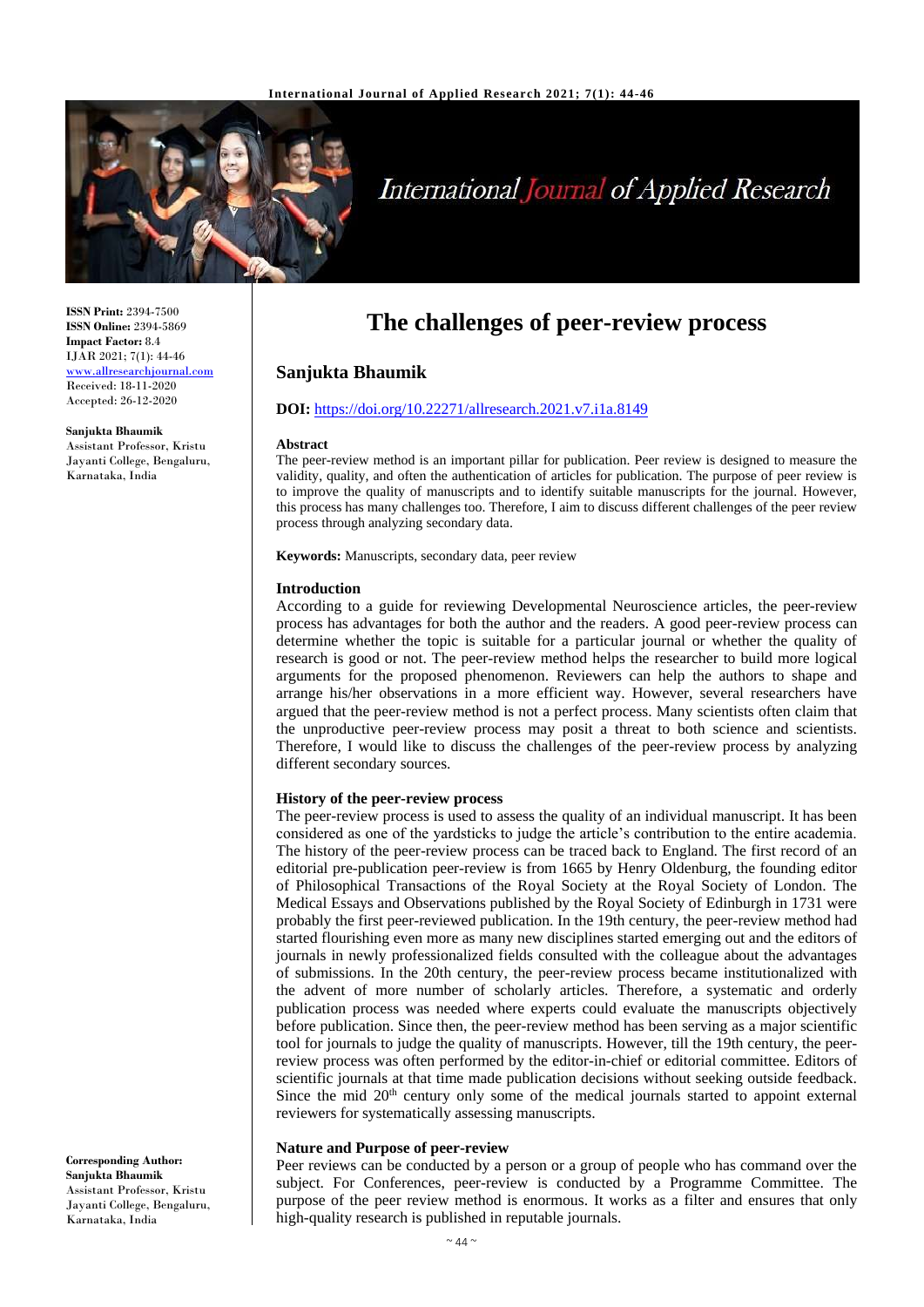#### International Journal of Applied Research [http://www.allresearchjournal.com](http://www.allresearchjournal.com/)

Secondly, peer review is structured to improve the quality of manuscripts that are deemed suitable for publication (Kelly *et al*. 2014) [3]. The research publication process covers a broad area of academic activity including assessment of colleagues' classroom teaching abilities, evaluation of experts of research grant and fellowship application submitted to different funding agencies, review by both editors and external referees of articles submitted to scholarly journals, evaluation of book proposals submitted to university and commercial presses, rating of papers and posters submitted to conferences by program committee chairs and assessments of quality, applicability, and interpretability of data sets (Lee *et al*., 2013).

# **Challenges and Mechanisms of Peer review method**

For journals, an article is reviewed by the members of an Editorial board. In most cases, the author is completely unaware of the reviewer (single-blind peer-review) and in many cases; the reviewer and the author both are unaware of each other's identity (double-blind). A triple-blind peer review process ensures the anonymity of the author as well as the reviewer to the editor of a journal during the peer review process. In the case of Open peer review processes, the identities of both the author and the reviewer are open to each other. According to a study by Haffer and team, The British Medical Journal achieved success in the open peer review method nearly two decades ago while other reputed journals are still striving to attain it due to the nonengagement of their authors and reviewers (Haffar, Bazerbachi & Murad, 2019)<sup>[2]</sup>.

The structure of the peer-review process has been designed to reduce biases in the peer-review process and to ensure peer impartiality (Lee *et al*., 2013). However, both methods have their challenges. Many researchers prefer a singleblind review of the double-blind method. To them, doubleblind is kind of 'black-box'. Nobody is sure what is inside. Andrew Tomkins and his colleagues argued that achieving complete anonymity is a myth (Tomkins, Zhang & Heavlin,  $2017$ )  $[17]$ . In their paper, they discussed three forms of possible bias in the peer review method. First, the Matilda effect proposed by Knobloch-Westerwick *et al*., in which papers from male first authors are evaluated to have greater scientific merit than papers from female first authors, Second the Mathew effect proposed by Robert K Merton where the recognition goes to already famous researchers for a new idea. Third, the experimental work by Blank, where he argued that reviewers are biased towards the fame and quality of certain institutions (ibid).

Richard Smith (2006) <sup>[6]</sup> in his journal 'Peer review: a flawed process at the heart of Science and Journals' delineated different shortcomings of the peer review method. According to him, the peer review process is slow and expensive. Even in the 21st century, reviewers of reputable medical and science journals usually take one year to accept and publish a manuscript. In most cases, the reviewers are underpaid or often not paid at all. With the increasing numbers of open access journals, the publication charges are also increasing. The open-access model takes money from the author for the peer review process and publishes it on a particular website. Therefore, on one hand, the whole peer review system is moving towards capitalism by becoming more profitable and on the other hand, the process has been intensified by the scientific community. His second argument addressed the issue of inconsistency

related to the review method. The nature of peer review is subjective and therefore conflict of interest arises. In most cases, the acceptance of manuscripts largely depends on the understanding of the reviewers. To Smith, evaluating manuscripts is as difficult as ranking famous painters. Sometimes differences of opinion between reviewers lead to rejection of papers.

# **Gender Inequality**

Gender inequality in the field of scientific publication is quite common. The reputation of the author and sometimes the institutions, too, play a key role in case of deciding the fate of manuscripts. Smith has argued that the chance of plagiarism is very high if the journal members practice dishonesty. He further identified many ideas to improve the process namely, standardizing procedures; opening up the process; blinding reviewers to the identity of authors; reviewing protocols; training reviewers; being more rigorous in selecting and deselecting reviewers; using electronic review; rewarding reviewers; providing detailed feedback to reviewers; using more checklists; or creating professional review agencies (Smith, 2006)<sup>[6]</sup>.

# **Methodology**

This paper aims to achieve its methodological understanding through secondary data analysis. Secondary data analysis is a process of systematic scientific investigation of data that was collected by some other researcher/researchers in publication. Here I have analyzed some of the secondary research-based data which served my purpose.

# **Data Analysis**

Alex Holmes and Sally Hardy ("Gender bias in peer review – opening up the black box", 2019) examined the results of research undertaken by the Regional Studies Association on the relationship between author gender and peer review outcomes. They selected only binary gender for their study. For more authenticity of research, they deleted all the entries of individuals from the database. They have found that there were 63% male reviewers as compared to 37% female reviewers. In the case of numbers of review articles they had found that out of the total number of male reviewers, 40% reviewed more than one article. Out of the total number of female reviewers, 34% of them reviewed more than one article.



# **Fig 1:** Image source:

https://blogs.lse.ac.uk/impactofsocialsciences/2019/03/08/ge nder-bias-in-peer- review-opening-up-the-black-box/